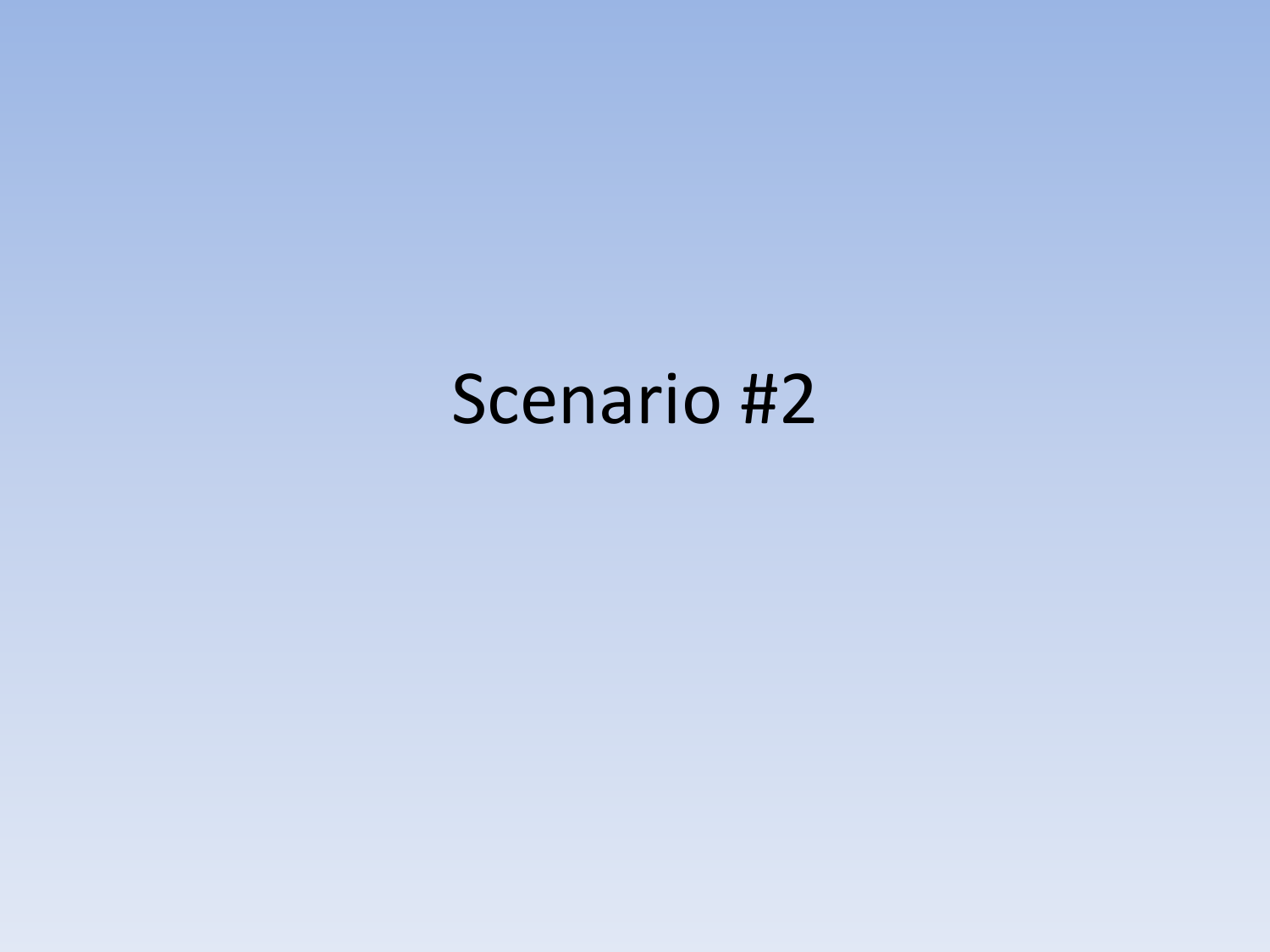- The nurse enters the pre-op area to take vitals before the patient is taken to the operating room suite.
- After recording information, the nurse tells the patient to wait while he draws up the medication for the procedure. He enters the medication prep room and draws up the medications that he needs for his case.
- Among other pre-op meds, he draws up two syringes of Fentanyl, one for his patient and the other for himself and he puts it in his shirt pocket. He returns to the pre-op area to administer the medications to his patient.

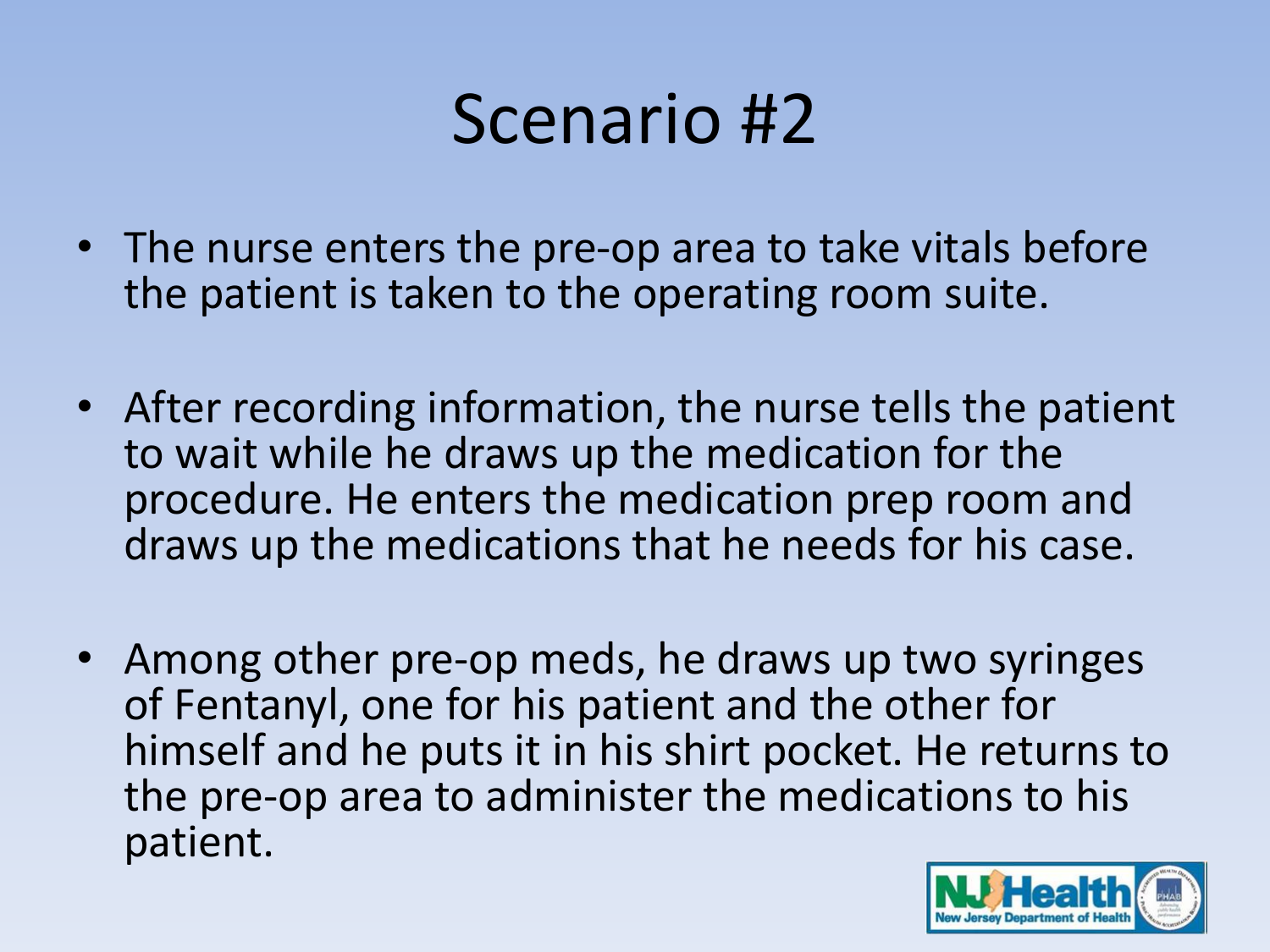- The nurse wheels the patient into the operating room and assists the OR tech with set-up.
- After the case is over, he is near the door when the syringe falls out of his pocket.
- Both the OR tech and the doc see the syringe on the floor.
- The anesthesiologist picks up the syringe and places it on the table and asks the nurse where the syringe came from.

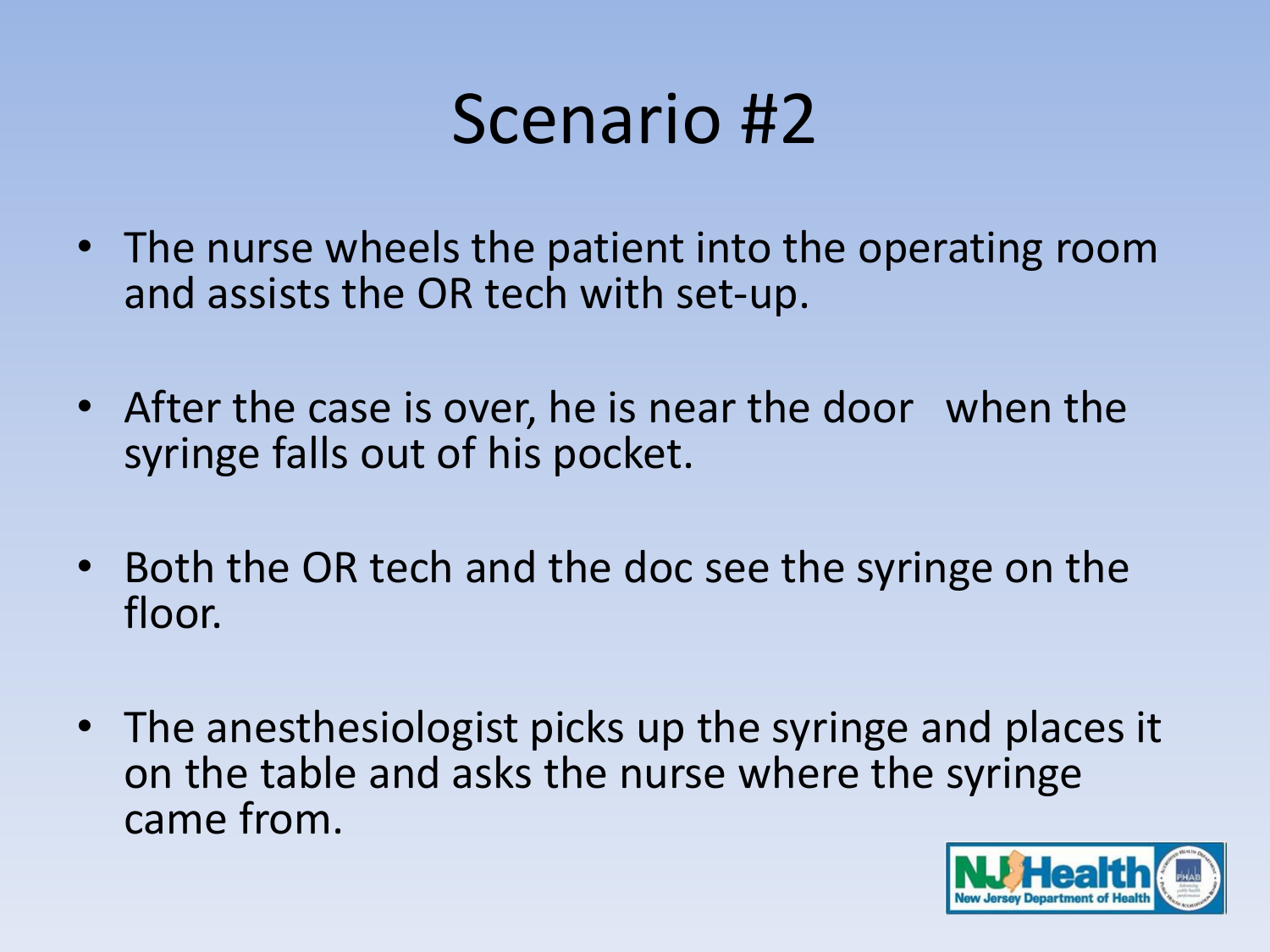- The nurse shrugs and says that he was in a hurry and it must be a left over from yesterday's cases.
- The nurse grabs the syringe from the table and walks out of the OR suite.
- The OR tech begins to say something to the anesthesiologist about the nurse's weird behavior, but decides not to.

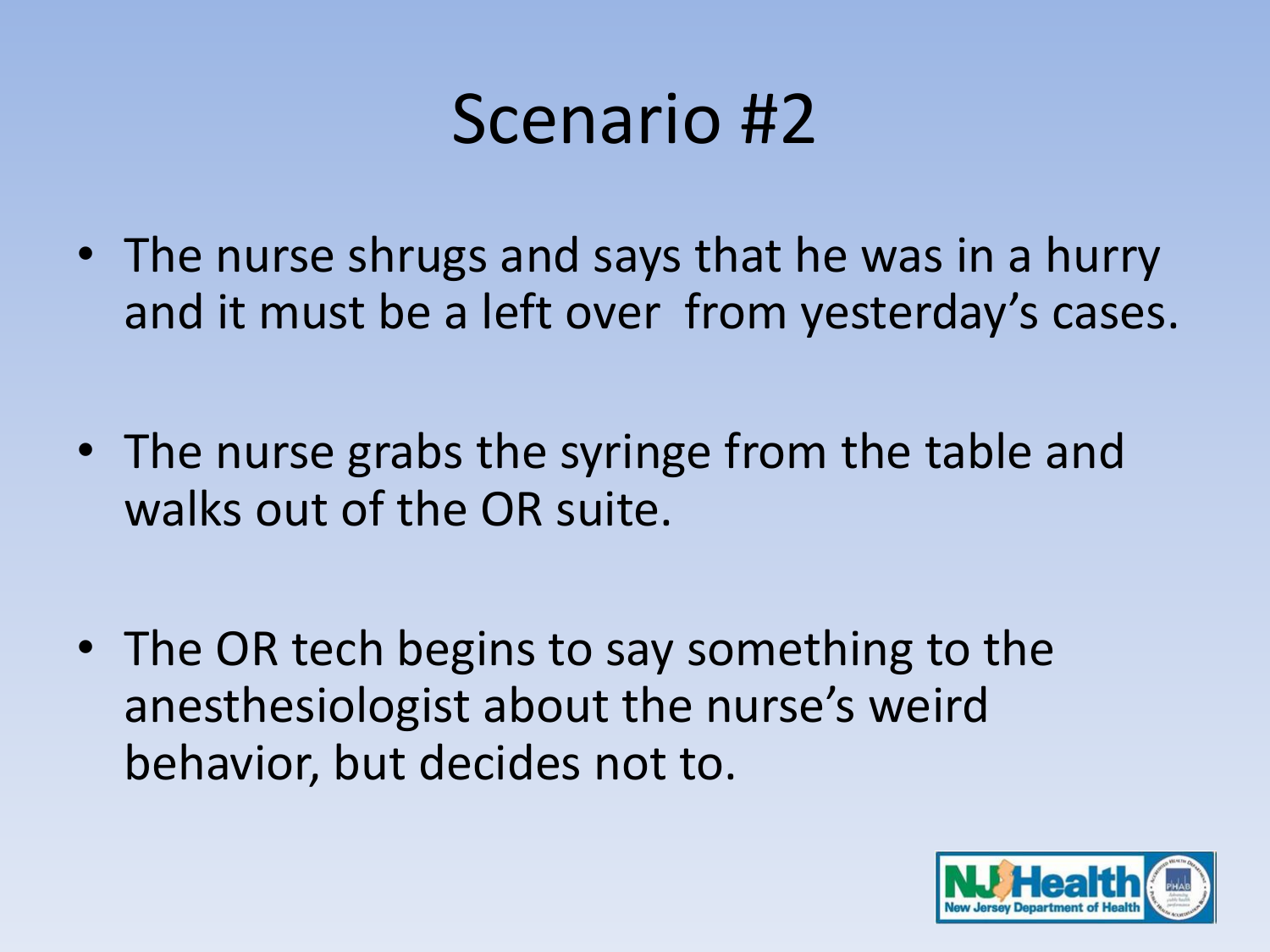• Last week the tech noticed the nurse came in when he wasn't scheduled and was hanging out near the medication preparation area/room.

• The tech decides it is none of his business, he needs this job and is not getting involved.

• He wheels the patient to the recovery room after the procedure is over.

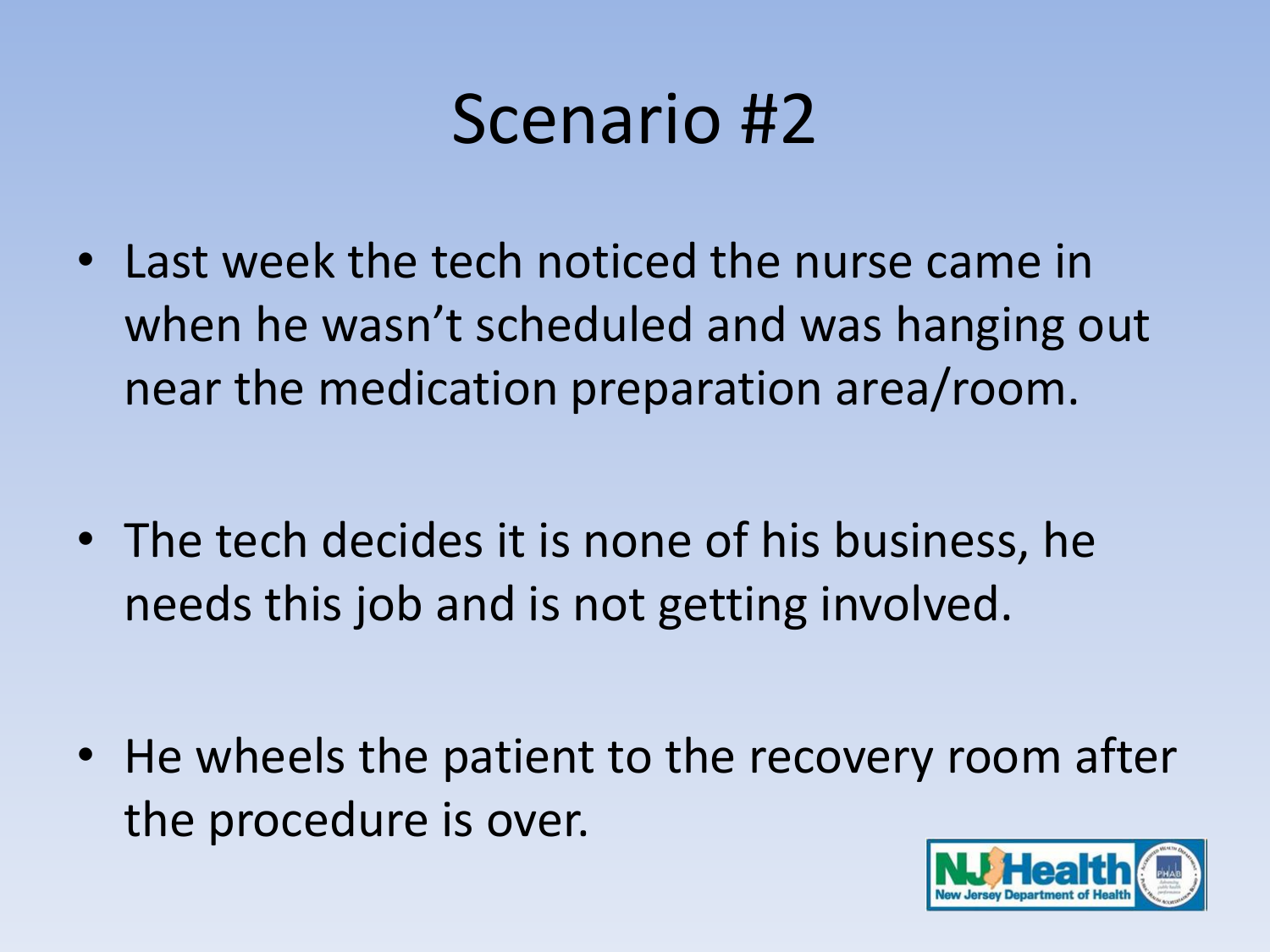• Does the facility have an internal mechanism to report unusual behavior/potential diversion?

• What is the facility's policy for drawing medication for each procedure?

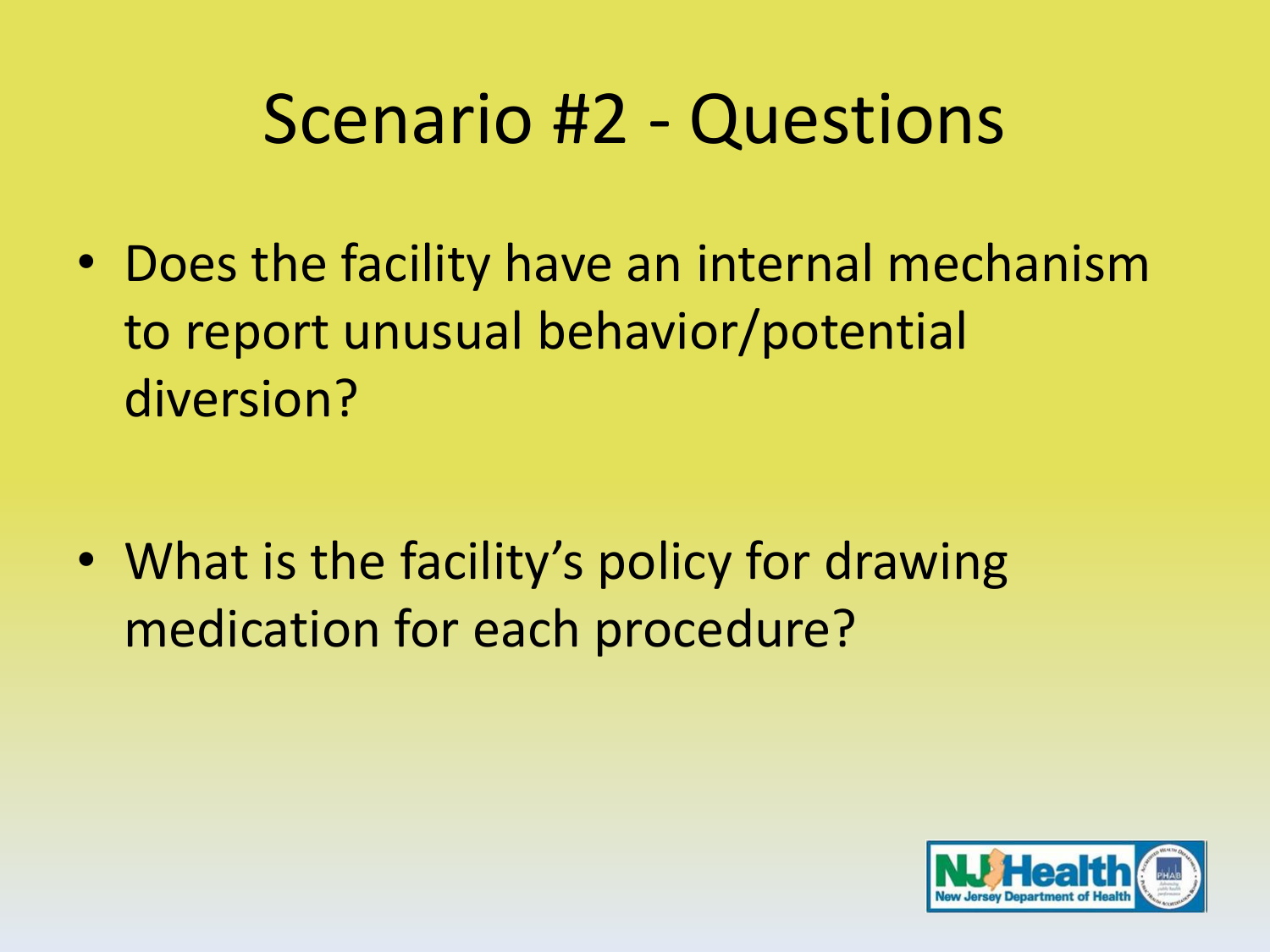- The next day, the nurse is not scheduled to work, but arrives at the facility.
- He says he left something in his locker. As he makes his way back towards the locker room, he makes a quick move to the medication room.
- He enters the Pyxis using a co-worker's code, takes a vial of Fentanyl, slips it in his pocket and leaves the building.

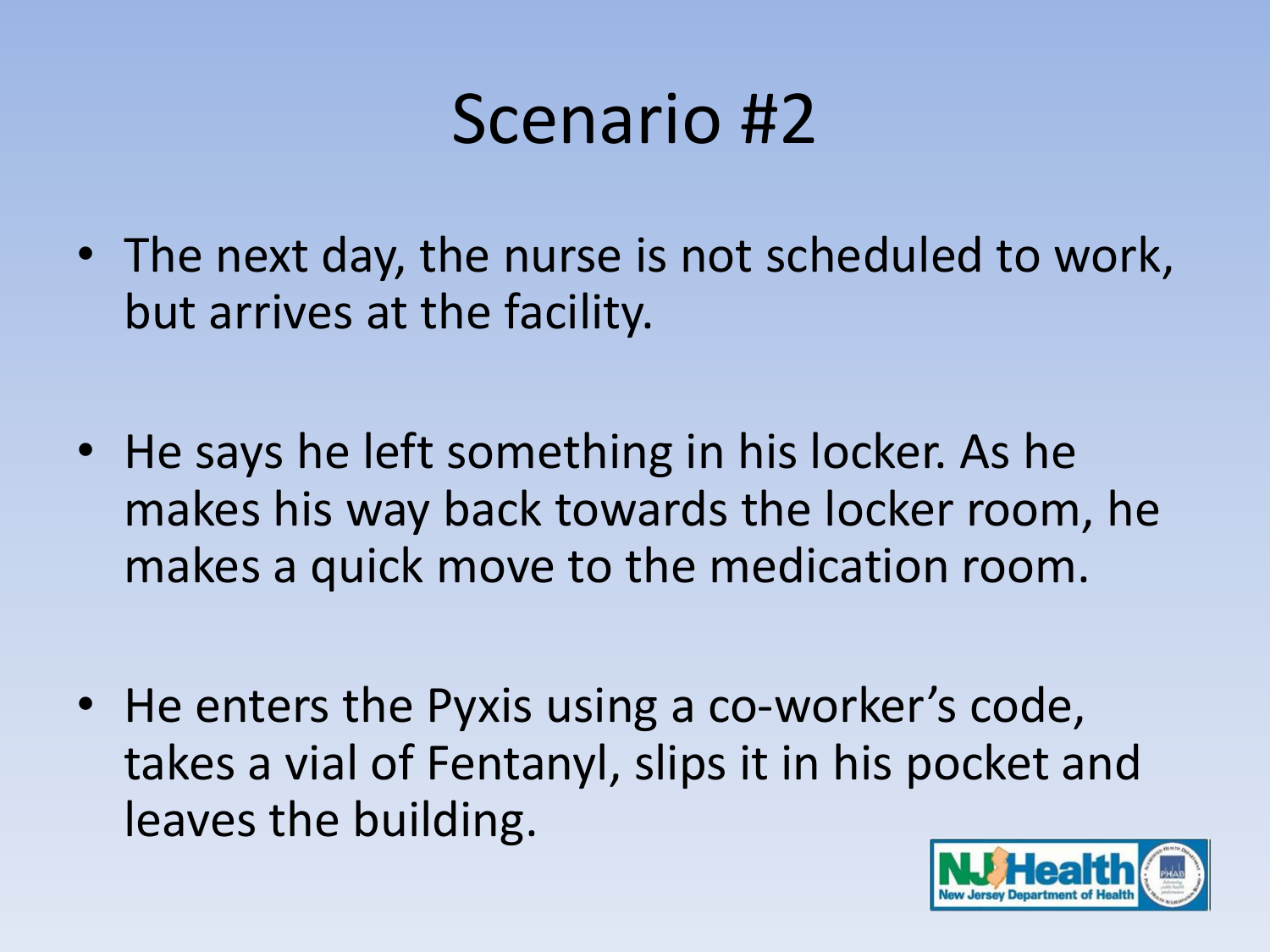- On his next scheduled work day, he goes to the medication room and fills a syringe with Fentanyl syringe.
- He goes into the bathroom, injects himself with the Fentanyl, and fills the syringe with tap water before returning to the patient area.
- He puts the water-filled syringe on the cart where other medications for the procedure are kept.

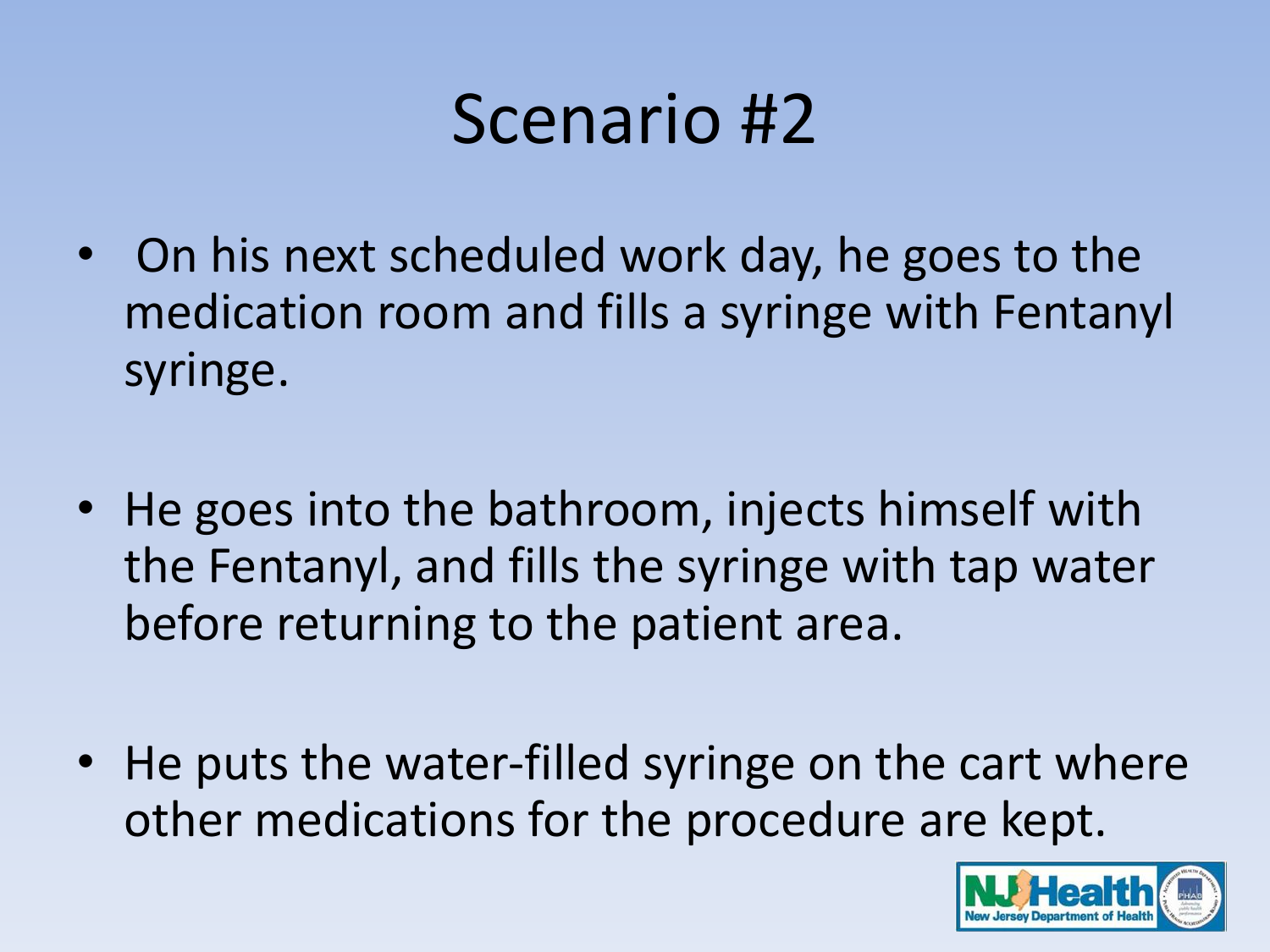- How is monitoring of the medication machines conducted? By whom?
- Where are medication/Pyxis records kept?
- Who monitors these records?
- When unusual behavior is suspected, how is it handled?

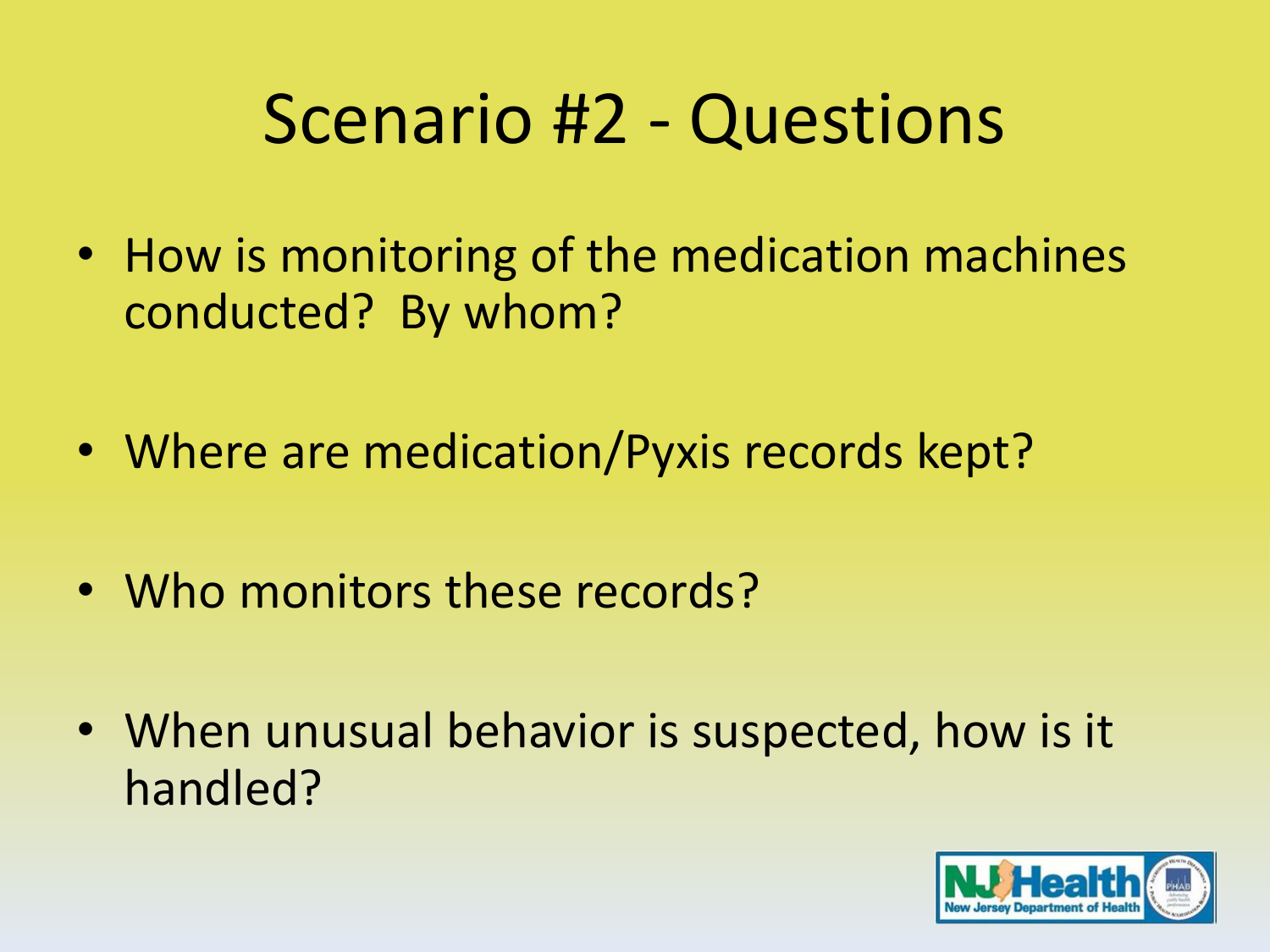- During the case, the anesthesiologist sees an unmarked syringe on the cart and asks the OR tech and nurse where the syringe came from, as it is not labeled.
- The nurse says he does not know but that he will dispose of it once the case is over.
- The unlabeled/water filled syringe is kept off to the side of the cart.

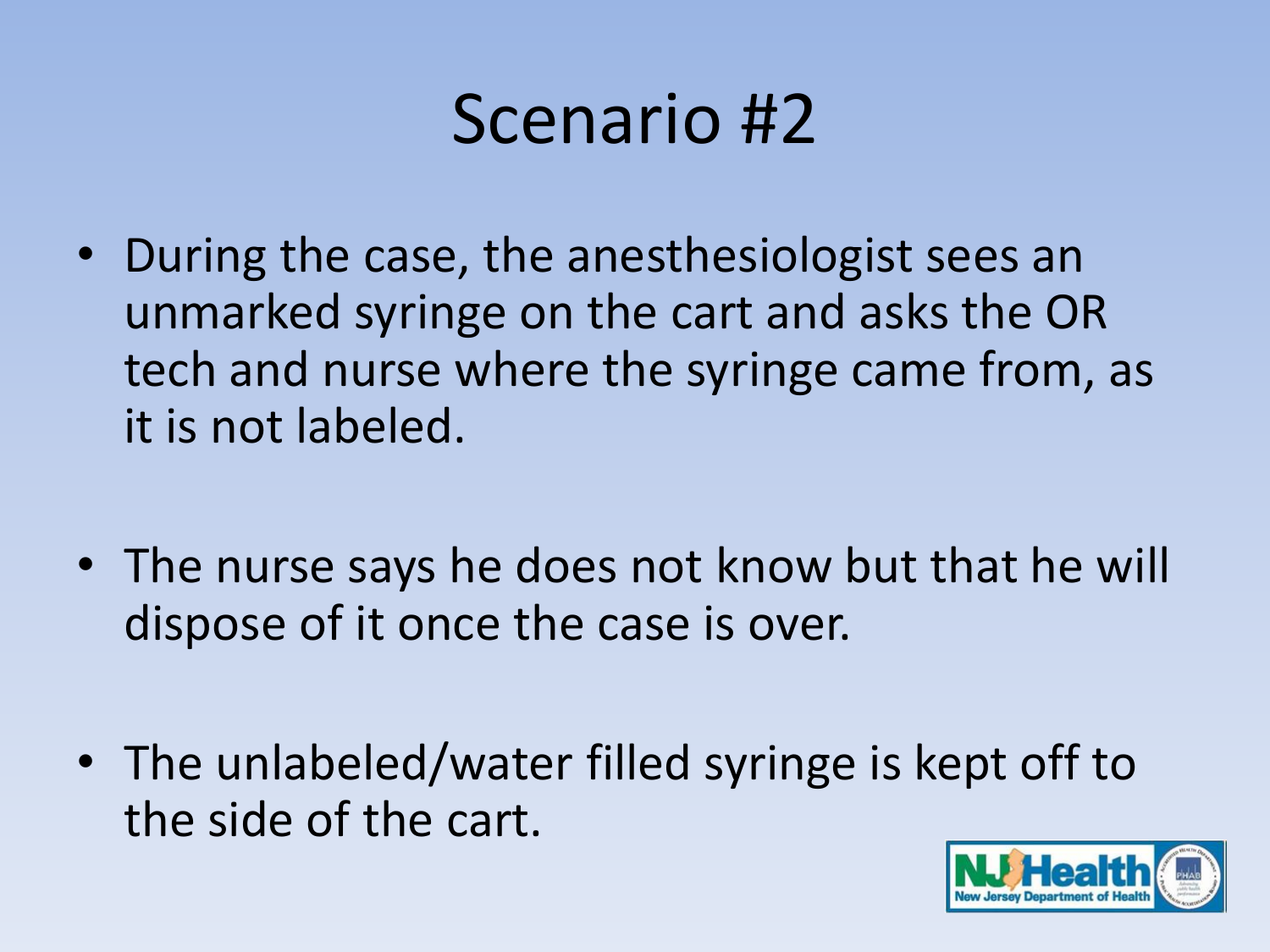- The OR tech takes the patient to recovery and the nurse tells the anesthesiologist he is going to the med room to get meds for the next case.
- The nurse empties the water-filled syringe goes to the med room and fills a syringe with Fentanyl, walks to his locker and puts the syringe in his locker.
- The tech approaches the nurse and tells him that he saw what he did and is going to tell the director of nursing.

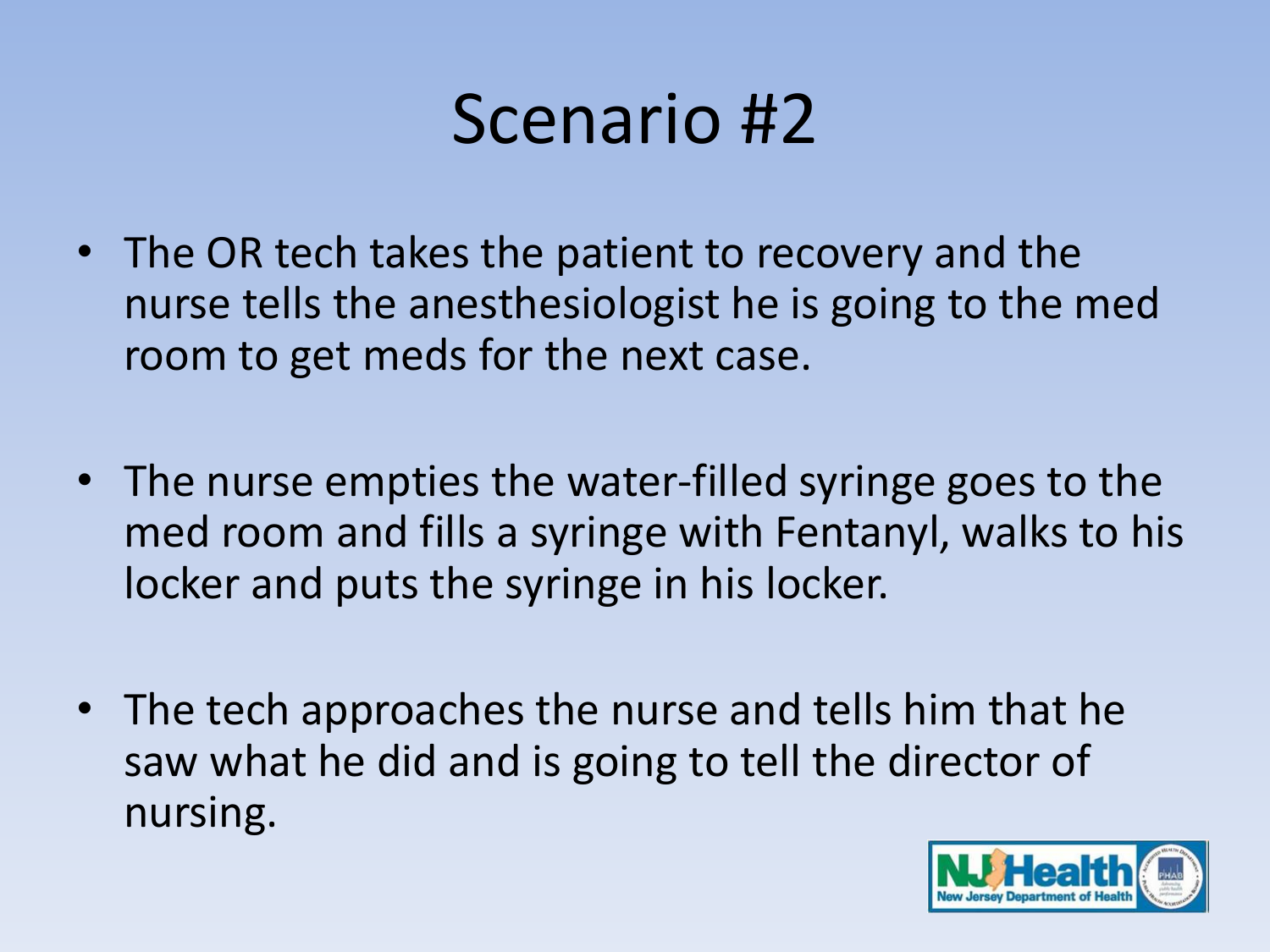• The nurse is upset and goes into the bathroom, injects the medication and passes out.

• The nurse is found by another staff member with the needle still in his arm.

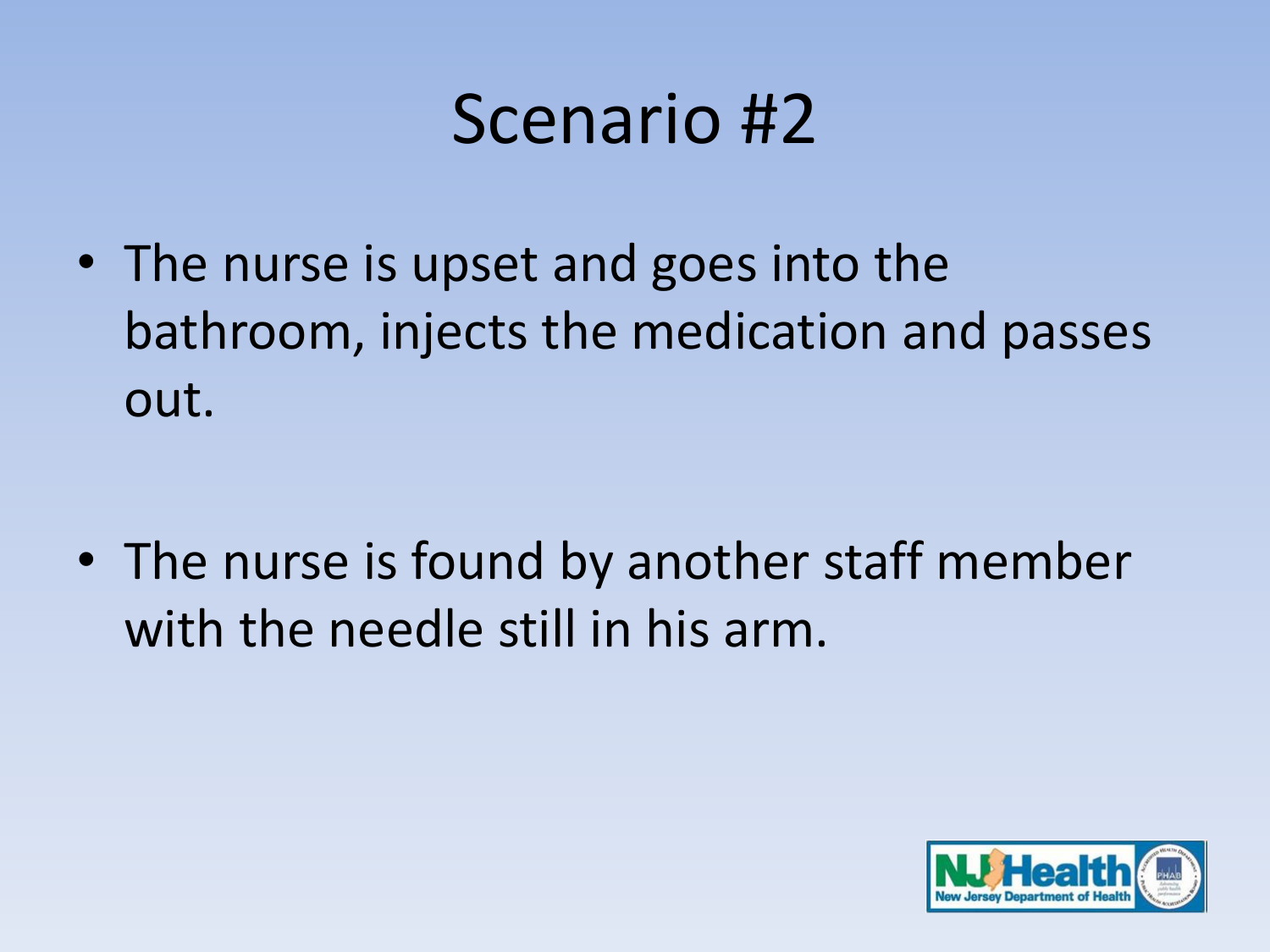• Does the facility have a policy that addresses drug use in employees?

• Is local law enforcement contacted?

• What other agencies are contacted? And by whom?